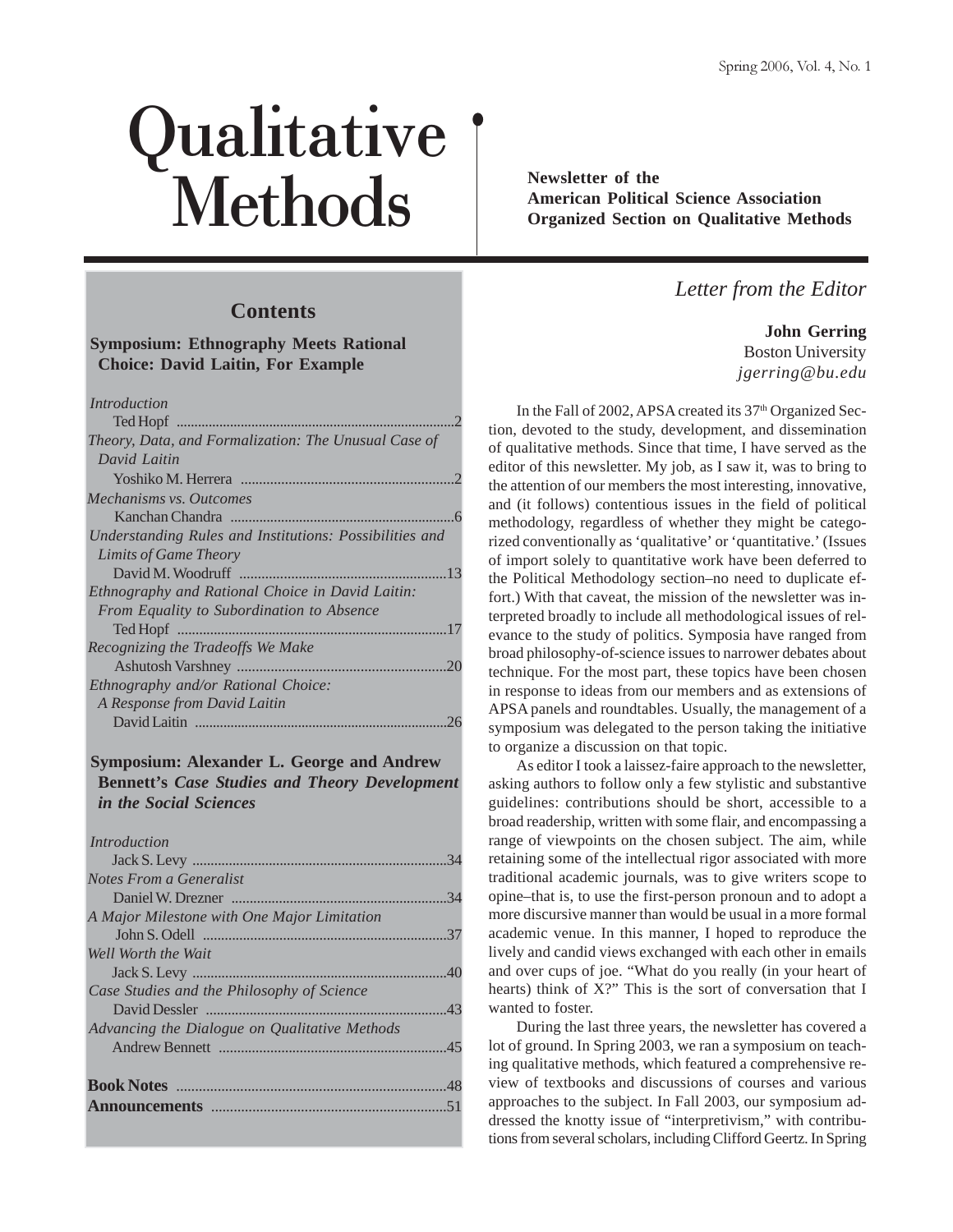## **Concluding Remarks**

In this essay, I merely wanted to describe Laitin's work in terms of ethnography and rational choice, not evaluate it. The differences are clear across the three pieces. It is also obvious that each piece produces different kinds of knowledge, especially with respect to the expected generalizability of the findings. In *HC*, a rationalist theory of identity has been married to a particular set of empirical circumstances. In *IF*, a more elaborate rationalist theory of identity has been tested in a much larger, though still bounded, domain. In EIC, a universalist theory of identity has been tested nowhere, but has been demonstrated valid within a set of ultra-constraining assumptions.

Is the obvious true? Is ethnography the enemy of generalization? Perhaps in practice, but not in principle. Wedeen (2002) has recently written about the possibility of collecting intersubjective data based on phenomena such as identity, so that conceptualization of variables need not be derived exclusively from a priori theories, but rather can remain true to the ways in which concepts are understood in context. This would provide more reliable and valid data for those with statistical inclinations, for those who wish to specify survey and focus group instruments, and for those who wish to construct models with grounding in some reality.

The objective should be to return to Laitin's original insight. Theories of political action, of identity, of mobilization and identification require accounts of preferences that are not merely assigned, but theorized and empirically uncovered. And preferences themselves are not just the oral statements or written testimonies of subjects, but are embodied in their mundane daily practices. Ethnography, in this sense, is necessary for rational choice to produce creditable knowledge claims of any kind.

## **Notes**

<sup>1</sup> Reminiscent of the efforts made to do so in Robert H. Bates, Avner Greif, Margaret Levi, Jean-Laurent Rosenthal, and Barry R. Weingast, *Analytic Narratives* (Princeton: Princeton University Press 1998).

2 This is reminiscent of Achen and Snidal's recommendation that qualitative case studies are best suited as the raw material appendages of rational choice models. Christopher H. Achen and Duncan Snidal, "Rational Deterrence Theory and Comparative Case Studies," *World Politics* 41:2 (January 1989), 167-69.

#### **References**

- Fearon, James D. and David D. Laitin 1996. "Explaining Interethnic Cooperation," *American Political Science Review* 90:4 (December), 715-35.
- Laitin, David D. 1986. *Hegemony and Culture. Politics and Religious Change among the Yoruba.* Chicago: University of Chicago Press.
- Laitin, David D. 1998. *Identity in Formation. The Russian-Speaking Populations in the Near Abroad*. Ithaca: Cornell University Press.
- Wedeen, Lisa. 2002. "Conceptualizing Culture: Possibilities for Political Science," *American Political Science Review* 96:4 (December), 713-28.

# *Recognizing the Tradeoffs We Make*

**Ashutosh Varshney**<sup>1</sup>

University of Michigan, Ann Arbor *varshney@umich.edu*

David Laitin defies a famous binary classification of scholars between hedgehogs and foxes. The late Isaiah Berlin's work, following Tolstoy's, gave this distinction considerable currency in the social sciences. The hedgehog knows one thing very well; and the fox knows quite a few things, if not each in great detail.<sup>2</sup> Hedgehogs work on one given topic/ theme/theory for an entire lifetime, adopting a cumulative research program, attempting to resolve one puzzle at a time, as they advance. Think of Arend Lijphart's lifelong pursuit of the idea of consociational democracy.

Foxes move from one big topic/theme/theory to another, each topic keeping them engaged for a few years but not more, showing enormous intellectual breadth in the process. Consider Samuel Huntington in political science, and Amartya Sen in political economy. Huntington has provoked new debates in three fields of our profession: comparative politics, American politics, and international politics. Sen ranges from rationality on one hand to famines and poverty, inequality, choice of techniques in planning, and, increasingly, identity on the other.

Laitin has worked almost entirely on ethnic politics, rarely if ever on development, economic reforms, democracy and authoritarianism, party politics, etc., let alone in other subfields of the political science discipline. Yet three things separate his work from a classic hedgehog strategy. His substantive questions have varied, even if the subfield has not; he has moved from country to country in search of answers; and what is most pertinent to this symposium, his methodological commitments have radically changed over time.

Three of Laitin's books deal with language politics. In *Politics, Language and Thought: The Somali Experience* (1977), Laitin probed the political and social consequences of maintaining a neocolonial language like English, as opposed to using a vernacular like Somali, as an official language. In *Language Repertoire and State Construction in Africa* (1992), he explained how very few African states went for linguistic rationalization in the classical European sense of having only one language, but many others went for two other linguistic strategies: a 2-language outcome, and what he came to call a  $3\pm1$  solution, a formula he found in India and has applied to other countries as well. In *Identity in Formation: The Russian-Speaking Populations in the Near Abroad* (1998)–*IF* hereafter—the central issue is how to explain the emergence of a "conglomerate identity," based primarily on linguistic adaptation, among the Russian-speaking populations of Estonia, Latvia, Ukraine, and Kazakhstan after the breakup of the Soviet Union.

His work on identity politics is, of course, not entirely driven by language issues. In his second book, *Hegemony and Culture: Politics and Religious Change among the*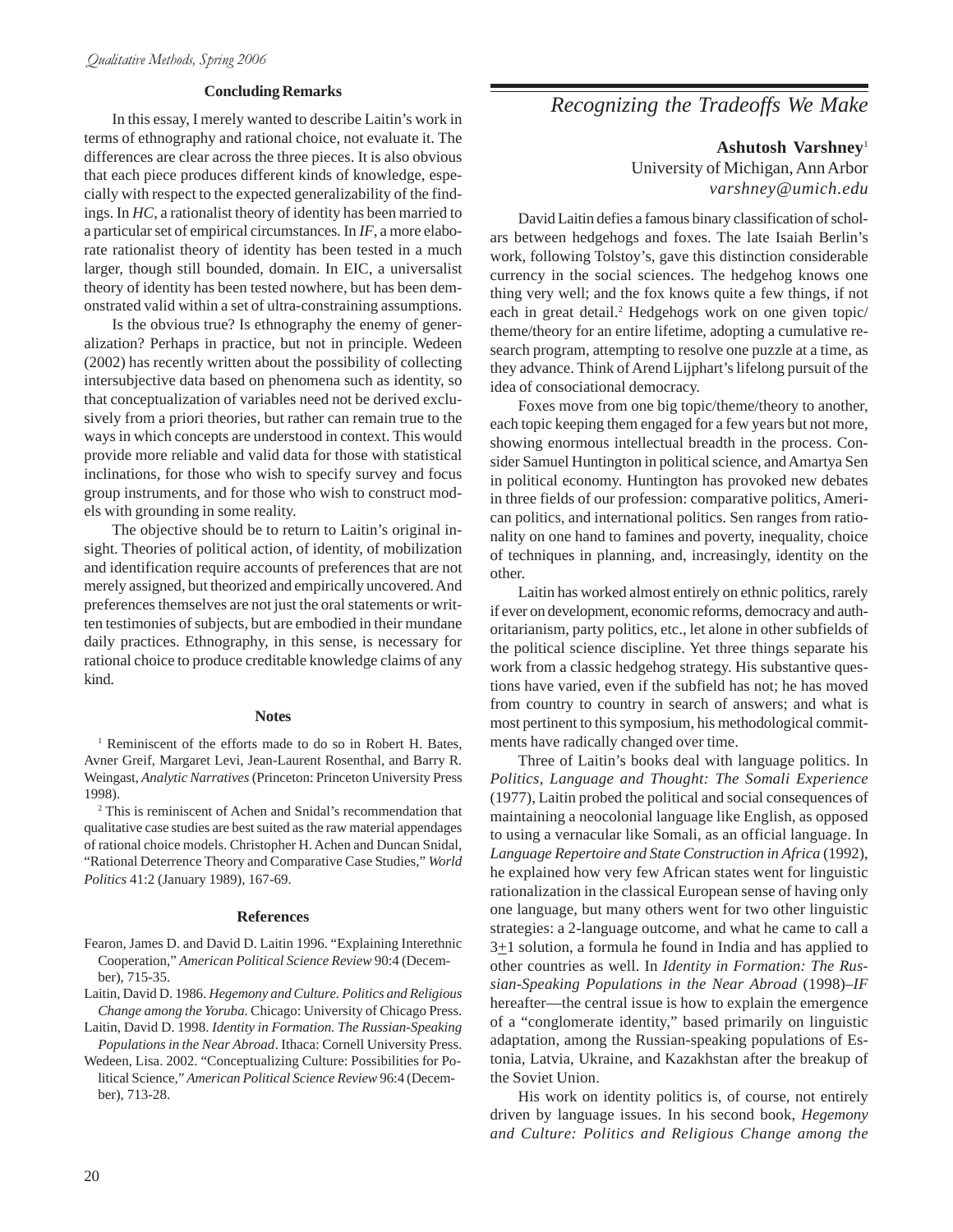*Yorubas* (1986)–*HC* hereafter—Laitin asked why Yorubaland's religious life was split between Muslims and Christians, but Muslim-Christian differences were not the principal cleavage in Yoruba politics. Finally, in two co-written articles with James Fearon (Fearon and Laitin 1995, 2003), he has examined the consequences of ethnic diversity for peace and violence. In the first joint article, Fearon and Laitin probed the conditions under which ethnic diversity would actually lead to peace, not violence; and in the second article, they asked whether ethnic diversity was indeed a crucial determinant of civil wars, or whether other factors were more significant.

The range of these questions makes Laitin a formidable intellectual force, indeed a central figure, in the subfield of ethnic politics. One can no longer write about language politics, identity formation, or ethnic peace and violence without engaging his arguments. Moreover, his frequent forays into new empirical terrains add greatly to his output. His case materials have come from Somalia, Nigeria, India, Sri Lanka, Catalonia, the Baltic Republics, Central Asia, and Ukraine. As my own research has become multi-country, it is now clear to me that developing intimacy with new political and cultural materials, a prerequisite for thoughtful work, is not easy. Consequently, I have developed a strong admiration for those who step beyond the existing zones of familiarity and develop ideas on that basis. Laitin has repeatedly allowed his intellectual curiosity to migrate to newer lands, also sometimes linguistically retooling himself. Many have worked on multiple countries; very few have learned new languages. Laitin may have never left the subfield of ethnic politics, but his intellectual journeys within have a fox-like quality.

Laitin's substantive achievements are not the principal issues for this symposium. Rather, our focus is on his methodological moves. The symposium seeks to assess the value of Laitin's methodological voyage from his early work based primarily on ethnography, whether in Somalia or in Ile Ife in Yorubaland, Nigeria, to his work over the last decade and a half, in which a rational choice stance has played a major role.

But before I proceed further, one should note that ethnography and rational choice are not the only methodological alternatives which should be discussed here. Rational choice methodology, which does tend to rely heavily on formal logic and a priori assumptions, as opposed to ethnography which is more empirically driven, is only one of the elements in Laitin's transformation. Some of his more recent work is heavily statistical, and we must draw a distinction between formal and statistical reasoning. If in "Explaining Interethnic Cooperation" (1995; EIC hereafter), assumptions, formal reasoning, and equations abound, and only illustrations from the real world are given but no systematic empirical evidence, in "Ethnicity, Insurgency and Civil War" (2003; EICW hereafter), there are only a few basic assumptions made and recourse to formal logic is minimal. Instead, existing theories of civil war are tested against a large statistical dataset. This kind of work is not ethnographic but it is still empirical, to be differentiated from the rational choice tilt of the EIC.

So how should we judge Laitin's methodological transformation? My central argument in this essay is that methods always entail a tradeoff. Each method in the social sciences can handle some puzzles better, leaving others unresolved. It is not as helpful to say that ethnography is better than rational choice, as to determine what their respective strengths are, and what they can handle best. Creative imagination can allow us to blunt the edges of the tradeoff, but the tradeoffs do not altogether disappear.

In what follows, I will discuss this idea concerning each of the methods Laitin has deployed: ethnography, surveys, and formal modeling. I will primarily use his work as an illustration of tradeoffs, though in the process I will also discuss other work. All three methods have their unique mix of strengths and weaknesses, and we need to decipher what kinds of questions can be best analyzed by each. It is both a question about the strategy and substance of research. Laitin has not always been conscious of this point, nor has he consistently followed it. Since he subscribes to the notion of cumulation in social science, his recent critiques on purely methodological grounds seem quite puzzling and paradoxical. Basically, the form his critique has taken and his commitment to the idea of cumulation are not logically consistent.

## **Shifts of Evidence, Shifts of Method**

Theoretical shifts, especially in light of changing evidence, are quite common in scholarly life. Robert Dahl became skeptical about the pluralist nature of American democracy, once the tight hold of business over American politics became clear to him in the 1970s (Dahl 1982). And as the revolutions overthrowing Communism squarely questioned his assumptions about human behavior, Jon Elster developed serious self-doubt about rational choice theories in the early 1990s (Elster 2000).

These are examples of evidence-based theoretical shifts. Are Laitin's shifts evidence-driven, or method-driven? In his thoughtful essay for this symposium, Ted Hopf (2005) suggests that the reasons are methodological.

But are methodological shifts entirely uncommon? In one of the famous interpretations of Marx's overall body of work, Louis Althusser argued that there was an "epistemological break" in Marx after his early work—before *Das Kapital* was written (Althusser 1969). According to Althusser, "early Marx" moved from the pseudo-scientific methods, when he gave too much emphasis to human consciousness, to science later when he made it unambiguously clear that the structure of production determined the relations of production and, therefore, human consciousness. Epistemology is about the ways of generating knowledge. Willy nilly, it becomes inescapably methodological.

In short, method-based theoretical turns have precedence in intellectual history. Like Marx in his later works, Laitin today tends to start with some universalist, apriori assumptions. Laitin, of course, does not leave it there, and unlike so many rational choice scholars, he does field work as well. But given that his survey questions are based on apriori theory, says Hopf, his empirical testing has become partial:

I could not find a single case where ethnographic data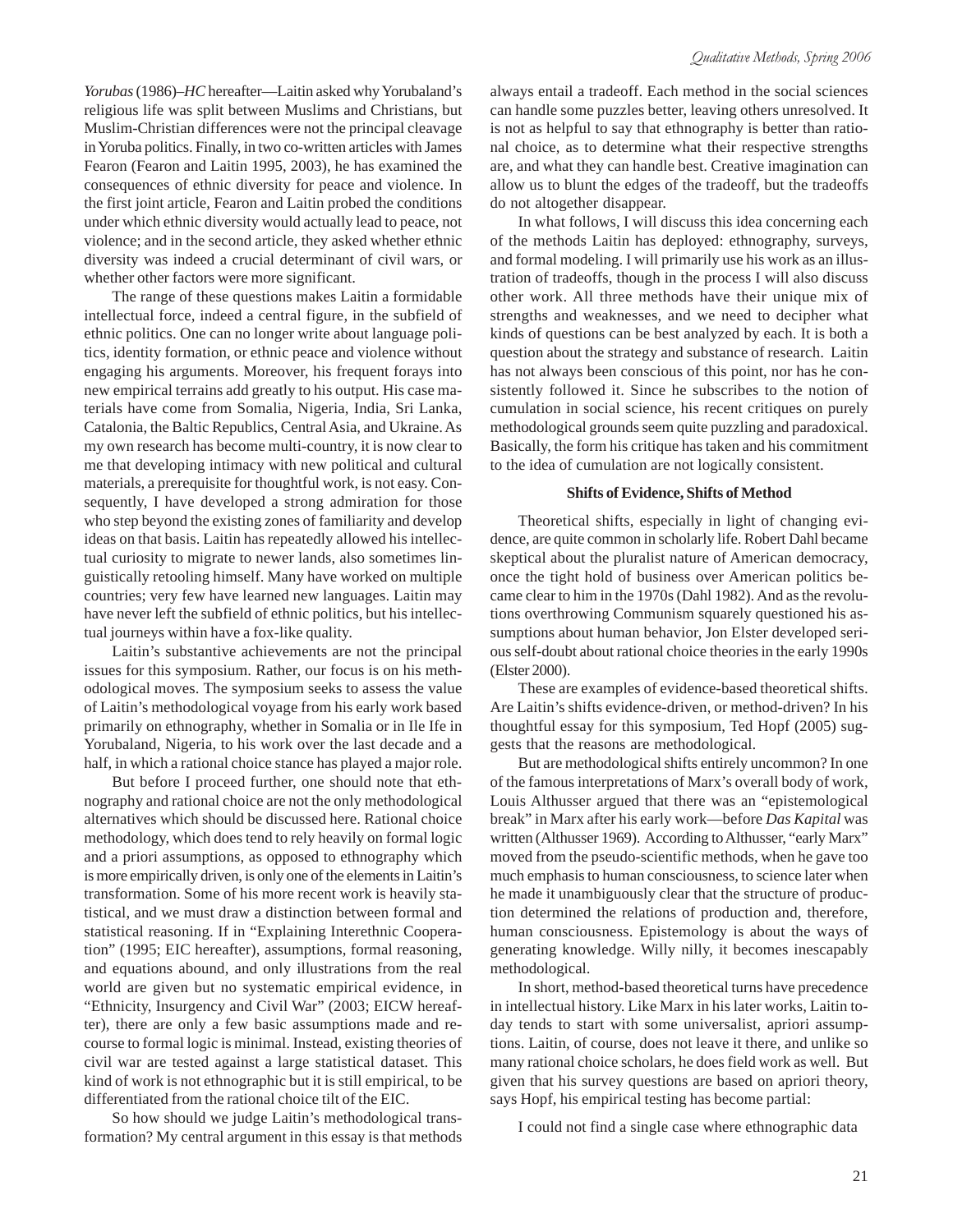## Qualitative Methods, Spring 2006

were advanced as evidence in contradiction to the survey data, or still less, as evidence to interpret the survey data that were gathered. The intersubjective world of post-Soviet subjects was accorded far less evidentiary value than the answers to survey questionnaires, questions which were developed in light of a priori theories of the researcher, not from the ethnographic materials he gathered (Hopf 2006, 18).

This way of generating knowledge, Hopf continues, is "directly opposed" to the celebrated opening lines of *Hegemony and Culture* (*HC*):

When we try to interpret politics in Africa (or anywhere, of course!) in terms of our own structures of preference and categories of action, we learn less about either Africans or ourselves than we do by recognizing that our political understanding is not universal, but is contingent on our sociological and historical experiences." (*HC*, ix).

Hopf is insightfully identifying the difference between surveys and ethnographies here. Though scholars select their ethnographic sites for theoretical reasons, surveys are more theory laden than ethnography. Survey questions are theoretically framed: only some questions are asked, not all possible questions. Ethnography facilitates a much more openended "soaking and poking" and, as Hopf puts it, "it lets the subject speak."

Hopf is right about this, but it is also worth asking whether ethnography has some limitations and surveys some advantages. Ethnography clearly allows us to deepen, but surveys make broadening possible. Deepening and broadening as categories of empirical observation generate trade-offs. Ethnography makes accuracy about a case or two possible in a way that surveys can not match; but surveys allow a broader range of observation, covering many more cases than ethnography can possibly do. I find Laitin's belief in *Identity in Formation* (*IF*) that ethnography alone would not take him forward in the Near Abroad well founded.

Though *HC* and *IF* seem to be asking the same broad question–namely, what explains the choice of certain identities as opposed to others–the scale of observation is clearly different. In *HC*, Ile Ife was studied in depth and an assumption was made that it was a microcosm of the entire Yorubaland. In *IF*, unlike *HC*, four countries were observed. Surveys inevitably had to be given greater weight than ethnography. Hopf seems to suggest that Laitin should have done in Narva, his base in Estonia, what he did in Ile Ife, but seeing all of Estonia through the prism of Narva, *let alone three other societies*, was not the purpose of Laitin's research. Nor might it have been a sensible methodological strategy.<sup>3</sup>

This does, however, lead to an important question: can surveys be designed in such a way that they pick up some of the strengths of ethnography? A fuller discussion of this issue will lead us too far in a cognate area. It will suffice to note that making the survey questions about ambiguities, anxieties, fear and hopes—emotions that so often accompany identity politics and in quite intense forms–open-ended, collecting narratives about them and postcoding them (once narratives have been collected) is perhaps one of the best ways to go. This survey strategy is different from following a theoretically determined finite-answers form and, therefore, a precodable format, as is typical of standard surveys. I am currently experimenting with such survey designs in my own research in four countries. The upcoming results will show how far the redesigned survey technique works. Basically, those who survey do not collect narratives, and those who collect narratives do not survey, but there is no theoretical reason to see them as irreconcilable methodological adversaries. They can be substantially combined, blunting the edges of the tradeoff.<sup>4</sup>

## **Methods and Explanations**

This said, another side of Hopf's methodological critique remains. Following his point about how method is deployed in *HC* as opposed to *IF*, one could also see the basic change in Laitin's position on what structural transformations do to human choices. In *IF*, Laitin argues that after a structural transformation brought about by the fall of the Soviet Union, the Russian-speakers in the Near Abroad calculated whether linguistic assimilation was in their interest or not. In *HC*, Laitin had said something dramatically different. The Yoruba did not calculate, when faced with the clear possibility of structural transformation in their political arena. The fascinating question for Laitin's inquiry during his Ile Ife field work became the following: why would the Yoruba still stick to a tribal (ancestral city) identity rather than a religious (Muslim vs. Christian) one, even though a Civil War in Nigeria during 1967-70 attempted to redefine Nigeria into a Muslim North and Christian South, and again, when in the late 1970s, a debate on whether there should be a Federal Sharia Court of Appeal sought to do the same? In their religious life, the Yoruba acted as Muslims and Christians, but they remained politically committed to their tribal identity, refusing to react religiously to the cataclysmic political events. Why?

Laitin explains why rational choice is unable to help him answer this question:

Rational choice theorists...cannot tell us if ultimately butter is better than guns; it can tell us that at a certain point the production of a small number of guns will cost us a whole lot of butter, and at that point it is probably irrational to produce more guns. Within a political structure, individuals constantly make marginal decisions. [Rational choice] theories can give us a grasp on how individual political actors are likely to make choices within that structure.

[Rational choice] theory cannot, however, handle *long-term and non-marginal* decisions. When market structures are themselves threatened, and people must decide whether to work within the new structure or hold on to the old–without an opportunity for a marginal decision–microeconomic theory is not applicable...Structural transformations–changing the basic cleavage structure of a society–are not amenable to the tools of micro-eco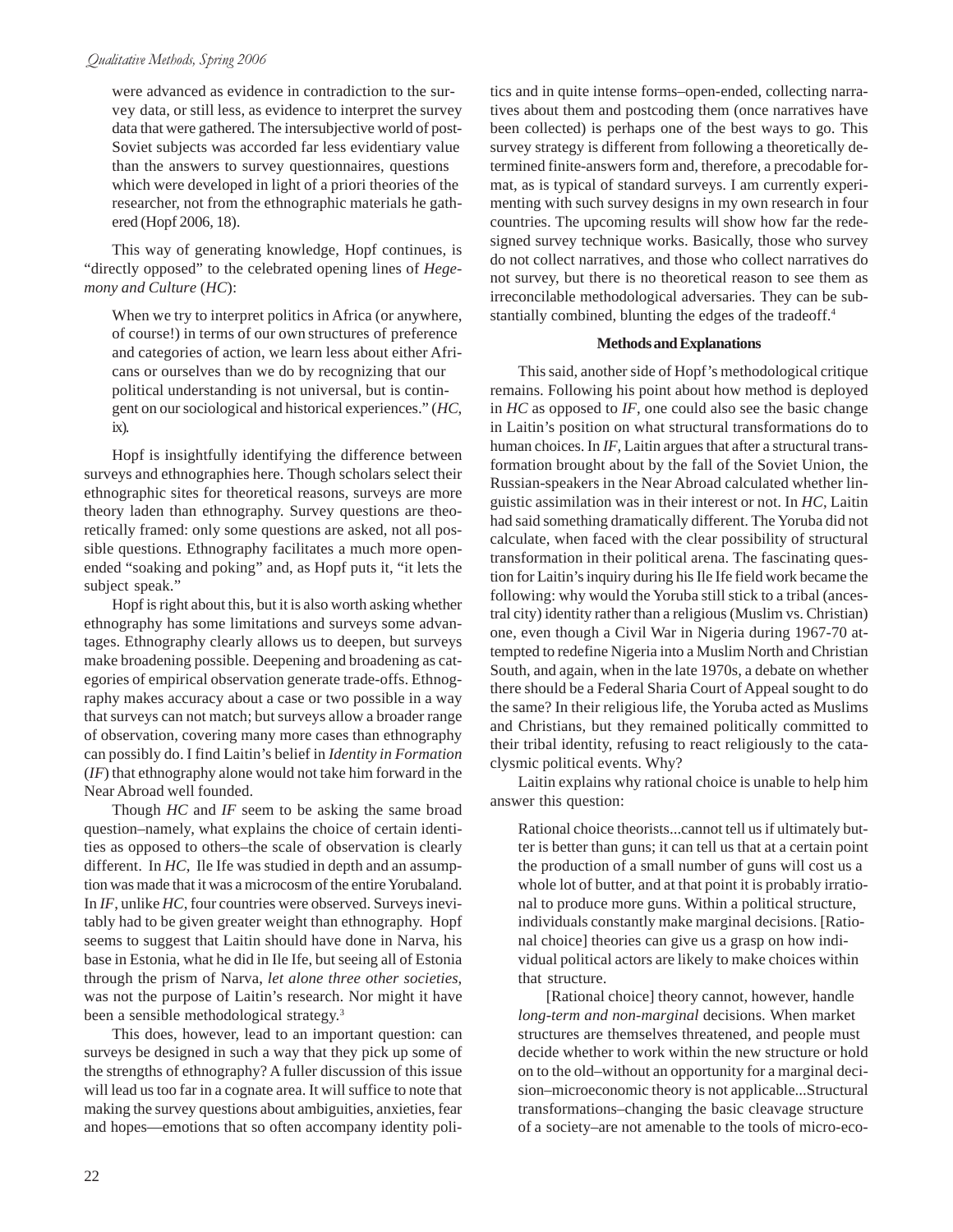nomic theory... (*HC*, 148-9, parenthesis and emphasis added).

Identity choice was not a marginal, but a structural decision. Rational choice arguments, therefore, were inapplicable.<sup>5</sup> What would apply instead?

….Gramsci provides the solution….The model of he gemonic control can help explain the reification of the "tribe" in African politics–why that cleavage became the dominant metaphor for political action and why it persisted... (*HC*, 150).

To explore how hegemony was created, Laitin then goes into history, fixing his gaze on the British colonial period, starting in the late 19<sup>th</sup> century:

Claims based on religious identity were expunged from the political arena by British administrators...British administration shied away from the promotion of Christianity… British administrators…feared the revolutionary implications of religious fanaticism (*HC*, 154).

Finally, Laitin sketches the impact of this decades-long principle of British rule on the Yoruba:

The idea that ancestral city represents 'blood' while religion represents 'choice' is so deeply embedded into commonsense thinking that experience and data demonstrating otherwise fail to disabuse Yoruba people of this 'truth' (*HC*, 159).

This is fascinating puzzle-solving. In many parts of the world, religion is often not seen as a matter of choice, even though it is in principle. Religion is more often seen as an unchangeable reality inherited from forefathers. Moreover, in other parts of the British Empire, the colonial authorities chose religion as a ruling strategy, for example in Northern Nigeria, but in Yorubaland, they chose a different strategy, leaving a quite different legacy. The distinctiveness of the institutionalized commonsense of Yoruba politics, Laitin argues, is thus linked to the contingencies of colonial rule.

Let us now ask how the impact of a structural transformation on identities is handled in the Near Abroad. The unraveling of the Soviet system is in many ways conceptually analogous to the Biafran Civil War. It ended a system as it existed, without making it clear what would replace it instead. In *HC*, "the politicization of communal identities cannot be fully understood by examining the logic of individual choices" (103). In *IF*, whether or not Russian speakers assimilate is based on a strategic interaction with other Russian speakers, conceptualized as a matter of individual choice in a tipping model. In *HC*, calculations about identity, if made at all, were thought to take place in normal times, not in times of structural transformation, for the latter was marked by a radical uncertainty about the future, making a cost-benefit calculus hard to practice. "The level of costs and benefits of different forms of political identification among the Yoruba is not at issue. For a Yoruba to reformulate his political identity on the basis of his religion would involve great uncertainty" (*HC*, 149). In *IF*, Russianspeakers calculate even in times of great structural transformation–namely, the collapse of the Soviet Union.

The remarkable difference between the two methods is thus clear. In *IF*, Laitin starts with an apriori theory of individual choices, as opposed to viewing choices as embedded in a structural context, as was the case in *HC*. But is it necessarily a problem? Is something lost in the process? Hopf (2006) is sure about the great loss, as discussed below. I would like to answer the question in two ways, one of which goes in the direction of Hopf's observation, but the other does not.

Hopf argues that if Laitin had allowed himself to be an ethnographer *a la HC*, he would have found that the absence of Russian ethnonational mobilization in the Near Abroad was consistent with a variable "omitted" from the surveys: Soviet identity. Decades of history had made Soviet identity a lived everyday reality for Russians in the Near Abroad: "In understanding themselves as multinational, as Soviet, the ethnonational axis of identification was simply not available, or salient, to millions of Russians living abroad. Therefore, they did not understand themselves in opposition to Kazakhs, Ukrainians and Estonians, in precisely that way, just as the Yoruba did not mobilize along Christian and Muslim axes of identification" (Hopf 2006, 18).

Notice the role structural context plays here in the exercise of individual choices. Some choices are simply not part of the institutionalized commonsense of politics because of how history played itself out. Hopf's central methodological insight is that *an a priori theory led Laitin to formulate his survey questions in a way that ruled out this explanatory possibility, and an ethnographic soaking and poaking would have made it transparent*.

If true, this is a very big conclusion, for it not only changes how we explain the absence of Russian ethnonational mobilization in the Near Abroad–as a result of each Russian calculating how other Russians will behave, as Laitin does, or as a result of a historically produced choice pattern, as Hopf proposes–but it also shows that an important potential substantial explanation is eliminated by a method relying on apriori assumptions.

In the end, the area experts will have to judge the veracity of either claim. What those of us doing surveys in different parts of the world can do is ask whether questions about a possible Soviet identity were included in Laitin's questionnaire–especially in an open-ended form which allows one to watch against excessive theoretical determination of survey questions. The way Laitin's survey questions are reported in the appendix of *IF* does not make it clear whether he did ask questions about the possibility of a Soviet identity of Russians in the Near Abroad, and in what form.

If Hopf is right, he tellingly shows us the consequences of a method driven by a priori assumptions, but I also wish to argue that the same method has also generated some big ideas. EIC by Fearon and Laitin is another example of an argument based on apriori and universalist assumptions. It proposes "in-group policing," or "self-policing," as a societal mechanism of peace between diverse ethnic groups. The idea is de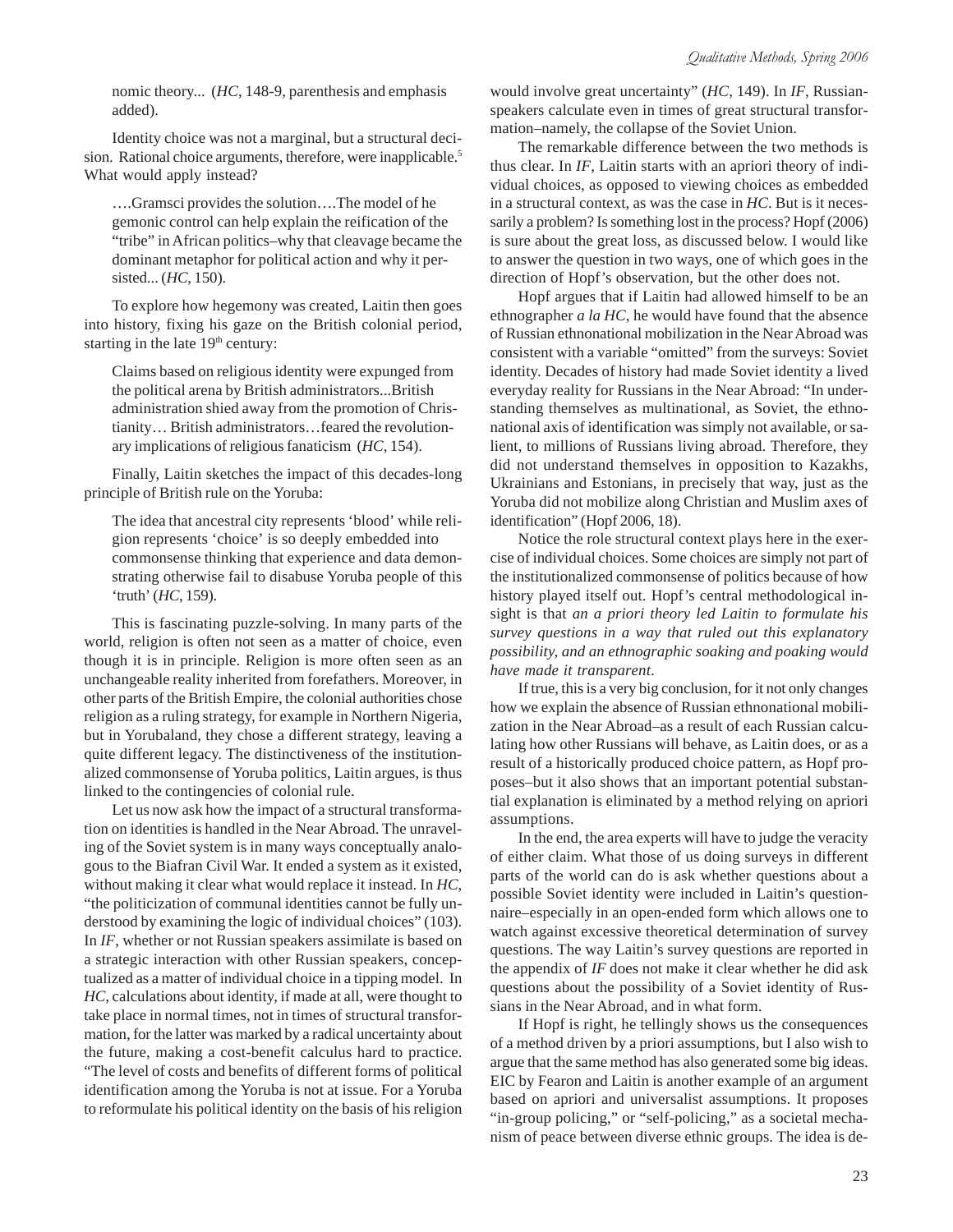ductively laid out, and Hopf is right that the theory is not empirically tested.<sup>6</sup>

But the fact remains that it is a big and novel idea in the field, and it has a huge empirical potential. The existing theories were either primordial (ancient hatreds), instrumental (political entrepreneurs mobilizing ethnicity for self-serving ends), epochal (arrival of modernity), or institutional (consociational or liberal democracies; voting systems, etc).<sup>7</sup> Using a simple insight that ethnic groups can monitor their own group members much more easily than those of a different ethnic group, Fearon and Laitin turned it into a serious theoretical proposition, elaborated with game theory.

I am empirically testing this theoretical idea in my current project in 18 cities across Indonesia, Malaysia, Sri Lanka, Nigeria, and India, and the chances that some, if not all, of my materials will bear it out are very high. My previous arguments based on six cities in India had proposed a different societal mechanism of peace–interethnic civic engagement, especially in organizations (Varshney 2002). As my research moves further, we will perhaps find out the conditions under which in-group policing works as a mechanism, and conditions under which interethnic engagement does. In short, even though the theory that I will develop will not be universal, it is the universalist assumptions and a deductive mode of theorizing that produced the idea of in-group policing. Fearon and Laitin are certainly taking the world of knowledge forward.

How does this discussion relate to my central argument? The same method that produced in-group policing as an idea *perhaps* managed to rule out, if Hopf is right, the possibility of a Soviet identity for the Russians in the Near Abroad. And the method that identified the role of colonialism in producing institutionalized commonsense in Yoruba politics cannot easily tell us why despite British attempts at creating or freezing an institutionalized Hindu-Muslim divide through electoral rules in India, South Indians managed to escape *Hindu-Muslim* cleavages, instead getting *intra-Hindu* caste divisions as the master narrative of politics (Varshney 2002). Recourse to colonial practices resolves an intriguing puzzle about Yoruba politics and generates a possible idea–contingencies of colonial rule–for portability, without clinching it for all postcolonial analytic sites. Historians had begun to zero in on this idea elsewhere, but political scientists on the whole had not.8

### **Arguments and Statistical Testing**

Let us now turn to statistical methods such as regression analysis, and examine the idea of tradeoffs. In EICW, Fearon and Laitin advance the argument about why civil wars occur in a very important way. A widely discussed recent theory, also based on statistical testing, had proposed that the odds of civil war were strikingly correlated with primary commodity exports (Collier and Hoeffler 2001). Primary commodities are "lootable" commodities, and it is "greed" about these resources that drive an insurgency, not "grievances" about ethnic discrimination, argued Collier and Hoeffler. Fearon and Laitin disprove this argument conclusively.

But they run into some trouble when they test another argument—the so-called modernist view of nationalism associated with Anderson (1983) and Gellner (1983), both of whom attribute the emergence of nationalism to the rise of modernity, and claim that nationalism was impossible before the modern age, though their mechanisms are somewhat different (printing press and capitalism for Anderson, and industrialization for Gellner).

For a statistical testing of the modernist argument, Fearon and Laitin needed variables that could measure modernity, or proxy for it. Higher levels of per capita income became their proxy for modernity (Fearon and Laitin 2003, 78), and they find that lower levels of per capita income increased the odds of civil wars, not the other way round (83). Anderson and Gellner, they concluded, were wrong.

Were they? There are two conceptual problems in the way Fearon and Laitin formulated the test, partially inescapable due to the requirements of regression analysis. First, both Anderson and Gellner made *epochal* arguments–arguments that focused on a transformation of human consciousness as it existed in the Middle Ages, once modernity arrived. Higher or lower income of countries today–or since 1945–is quite beside the point. Pre-modern times may have had lower per capita incomes than modern times, but Anderson and Gellner also talk about print capitalism and industrialization. *Their arguments are historically specific*. The only way to test their arguments is to explore whether before the birth of the printing press and/or industry, national consciousness existed.<sup>9</sup> Second, the arguments of Gellner and Anderson are about national *identities*, not nationalist civil *wars*. Having a national identity does not necessarily imply a hunger for war. Identities and wars are conceptually separable.

Thus, regression analysis is a good way to test some theories, not all. Contemporary primary exports are easily quantifiable at a large-n level, but how does one quantify the extent of printing press penetration in a large number of cases in the  $17<sup>th</sup>$ ,  $18<sup>th</sup>$ , and  $19<sup>th</sup>$  centuries, and their consequences for human consciousness? And if a large-n dataset cannot be created, how can one run regressions? In the absence of large datasets for the  $17<sup>th</sup>$  through  $19<sup>th</sup>$  centuries, one will have to discover a *small number of critical cases* that show the rise of national consciousness before the birth of the printing press and/or industry. The debate between Gellner and Kedourie goes precisely in that direction (Kedourie 1993, 136-144).

I hope it is now clear why we should not damn methods as intrinsically superior or inferior, neither ethnography, nor surveys, nor for that matter deductive work, whether conceptualized formally (as in game theory) or informally (as in the writings, let us say, of a Rawls or an Elster). We should simply recognize the potential and limits of each method, and we should see whether the method proposed is suitable for the problem at hand.10

This is true even in the natural sciences. Einstein famously argued several decades back that physics and meteorology will neither have the same methods, nor the same degree of predictiveness. Physics typically studies a few variables in interaction, allowing parsimony and predictive accuracy. Meteorology has so many variables that having more powerful computers, which he saw coming, would only allow us to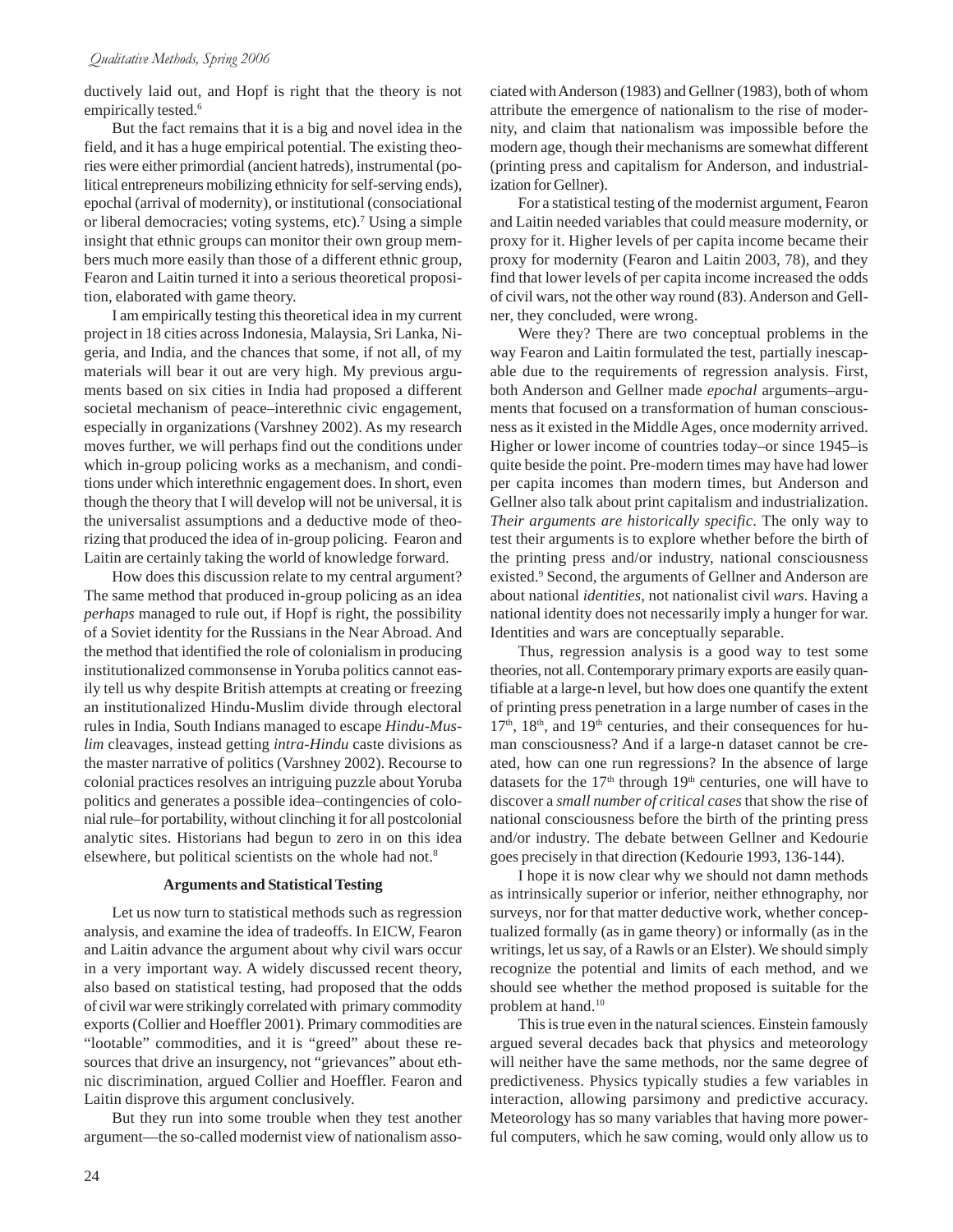predict whether a broad area would get hurricanes in the week or so ahead, not predict that months in advance and if closer to time, not predict whether a specific town or village would be hit and with what intensity. Einstein's reasoning was clear: it is the number of variables affecting the path and intensity of a hurricane (or a snow storm) and their very complicated interaction that was at issue here, not our computing powers. Meteorological problems cannot be reduced to a few variables, as in physics. Likewise, some problems in politics may well allow the parsimony of physics, but others may be more like meteorology, requiring very different kinds of conceptualization and measurement.

I should add that my argument about methodological choices entailing trade-offs is consistent with some new work on methods, both of the quantitative and qualitative sort (Brady and Collier 2004). It also underlines the value of methodological pluralism in the social sciences. Methodological pluralism is defensible not because anything goes, but because different methods will do different things well.<sup>11</sup>

## **Further Implications**

For Laitin, this argument has some further implications. His movement from ethnography and case studies to surveys, formal reasoning, and statistical testing should allow him to deal with puzzles of a large variety. At the same time, his denunciation of other people's work in his more recent scholarly phase is puzzling and hugely paradoxical. Consider two examples, one about case studies, another about selection on the dependent variable.

Laitin finds case studies unacceptable unless the study of a single country is "transformed into a high-n research design, thereby increasing the scientific leverage" (Laitin 2003, 180). My argument with this reasoning is not that turning a country study into a high-n design is wrong. Rather, I have problems with Laitin's insistence that that is the *only way* to save case studies, or by extension, ethnographies, which tend to study a village or a town.

Paradoxically, Laitin's argument today amounts to denouncing his old scholarly self, so evocatively in evidence in *HC*. More generally, Laitin's insistence ignores the fact that case studies can contribute to cumulation by producing intriguing ideas, even when the n is equal to one. This is true of *critical* cases, which even the more statistical view of King, Keohane, and Verba (1994) accepts as valid. To recall, critical cases are those that, given theory, you would least expect to have outcomes that they do. With extensive low incomes and widespread illiteracy, India should not have been democratic, but it is. With little sanctity of private contracts, virtually no restrictions on the powers of the state, and a highly underdeveloped capital market, China should not have been an economic dynamo for two and a half decades, but it has been. India and China thus become critical cases for the theories of democracy and economic growth. Theoretically unselfconscious case studies are a problem, not country studies that are not transformed into a high-n design.

Laitin's critique of studies that select on the dependent variable is also oddly self-defeating (Laitin 2003, 179). It ignores, first of all, the value of his own *IF*, where he studies identity formation only in those parts of the former Soviet Union where conflict was absent or low in the immediate post-Soviet phase: Kazakhstan, Estonia, Latvia, and Ukraine. He does not study the Chechen region, which had a lot of conflict and could have had very different identity outcomes.

Moreover, some of the most instructive social science work in recent decades selects even more on the dependent variable than Laitin does in *IF.* Sen's *Poverty and Famines* (1981) and Bates' *Markets and States in Tropical Africa* (1981) are the best examples. Both are widely viewed as classics of the development field, and justly so. Sen's theory of famines was based on five famines; there were no half-famines or nonfamines in his research design. And as Rogowski pointed out long ago (1995), Bates only studied agricultural stagnation in Sub-Saharan Africa, not cases of agricultural success.<sup>12</sup>

It may be true that in most cases, it will be hard to clinch an argument we want to make if we have no variation on the dependent variable. But that is not the only way to contribute to knowledge. Both Sen and Bates did two notable things. First, they thoroughly undermined an existing conventional wisdom: food availability decline as a cause of famine, and Africa's cultural taste for leisure over work, producing backward bending supply curves instead of upward sloping ones, leading to agricultural stagnation.<sup>13</sup> Second, they put a new idea on the table for others to work with: entitlement failures as a cause of famine, as in Sen's argument, and self-seeking behavior of urban politicians, buying the rural rich through subsidies, and running policies that hurt the countryside as a whole, as in Bates.<sup>14</sup>

Research designs that select on the dependent variable can often do both of these, and that is reason enough to see them as contributions. Clinching theories in an ideal fashion is one way to contribute; undermining existing popular theories and presenting elements of a new are another way. Interestingly, in *IF*, there is a point where Laitin says something similar (Laitin 1998, 325), but he nonetheless attacks such studies elsewhere for they do not contribute to cumulation (Laitin 2003, 179).

### **Conclusion**

Laitin has made remarkable contributions to our knowledge, becoming a central figure in the subfield of ethnic politics. The kind of methodological evolution he has undergone is also uncommon in the profession. For both of these reasons, substantive and methodological, his scholarly output inspires admiration. The admiration would be infinitely greater if he could view methodological choices as consisting of tradeoffs and could thereby view work emanating from methods not currently favored by him as also contributing to the cumulation of knowledge, for which the intellectual case is quite clear. It will also save him from self-inflicted paradoxes and contradictions.

#### **Notes**

<sup>1</sup> I would like to thank Anna Grzymala-Busse, Ira Katznelson, David Laitin and Daniel Posner for some penetrating comments on an earlier version of the argument presented here.